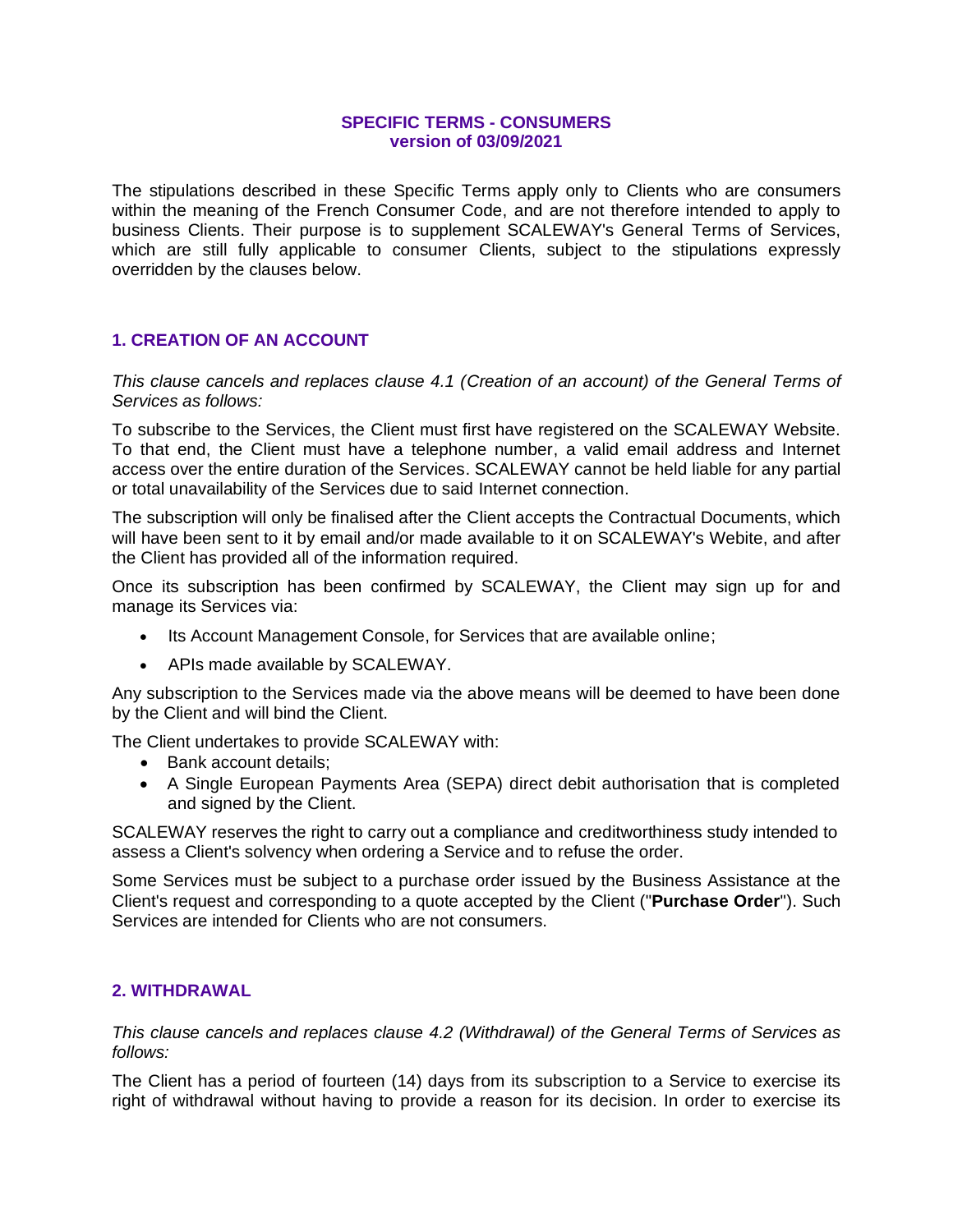right of withdrawal, the Client must inform SCALEWAY via the Client's Account Management Console or by registered letter with proof of receipt sent to "*SCALEWAY - BP 438 - 75366 Paris Cedex 08"* before the expiration of the aforementioned time-limit, by means of a wholly unambiguous statement. To that end, the Client may use the withdrawal form provided below by SCALEWAY.

Notwithstanding the foregoing, the right of withdrawal cannot be exercised by the Client for the contracts mentioned in Article L. 221-28 of the French Consumer Code including, in particular (i) contracts for the provision of services fully performed before the end of the cancellation deadline and the performance of which started after the consumer's express agreement and express waiver of his/her right of withdrawal, (ii) contracts for the supply of goods made according to the consumer's specifications or clearly personalised, or (iii) contracts for the supply of digital content not provided on a tangible medium, the performance of which started after the consumer's express prior agreement and express waiver of his/her right of withdrawal.

When the right of withdrawal is validly exercised by the Client, SCALEWAY shall reimburse the Client for the entirety of the monies paid, with the exception of the amount that corresponds to the Services provided by SCALEWAY until receipt of the Client's withdrawal request, which shall inure to the benefit of SCALEWAY.

# **3. TIME FRAMES FOR MAKING THE SERVICES AVAILABLE**

*This clause supplements clause 4 (Service subscription Conditions) of the General Terms of Services as follows:*

#### **4.5 Time frames for making the Services available**

SCALEWAY undertakes to make the Services available to the Client within the time frame stated when subscribing to such Services, or, where nothing is mentioned or there is no agreement regarding a specific date for making the Services available, within a maximum period of three (3) working days after subscription to the Services.

If the Services subscribed are not made available to the Client within the applicable time frame mentioned above, the Client can ask for the subscription to said Services to be cancelled by sending a request to the Business Assistance from its Account Management Console. The monies paid by the Client shall be reimbursed to it within a period of fourteen (14) calendar days from the the cancellation of the subscription to the Services.

#### **4. PRICES OF THE SERVICES**

*This clause cancels and replaces clause 6 (Price of the Services) of the General Terms of Services as follows:*

The prices of the Services, the complementary and/or optional services, as well as the associated fees, are those stated on the SCALEWAY Website, the APIs and the Account Management Console when they are subscribed by the Client. Subject to any indication to the contrary by SCALEWAY, the promotions, discount offers and other commercial benefits that are granted by SCALEWAY cannot be combined together for a given Service.

Unless specific pricing applies, the price of the Services includes the acquisition cost of the licences and rights of use for the tools, software and operating systems used by SCALEWAY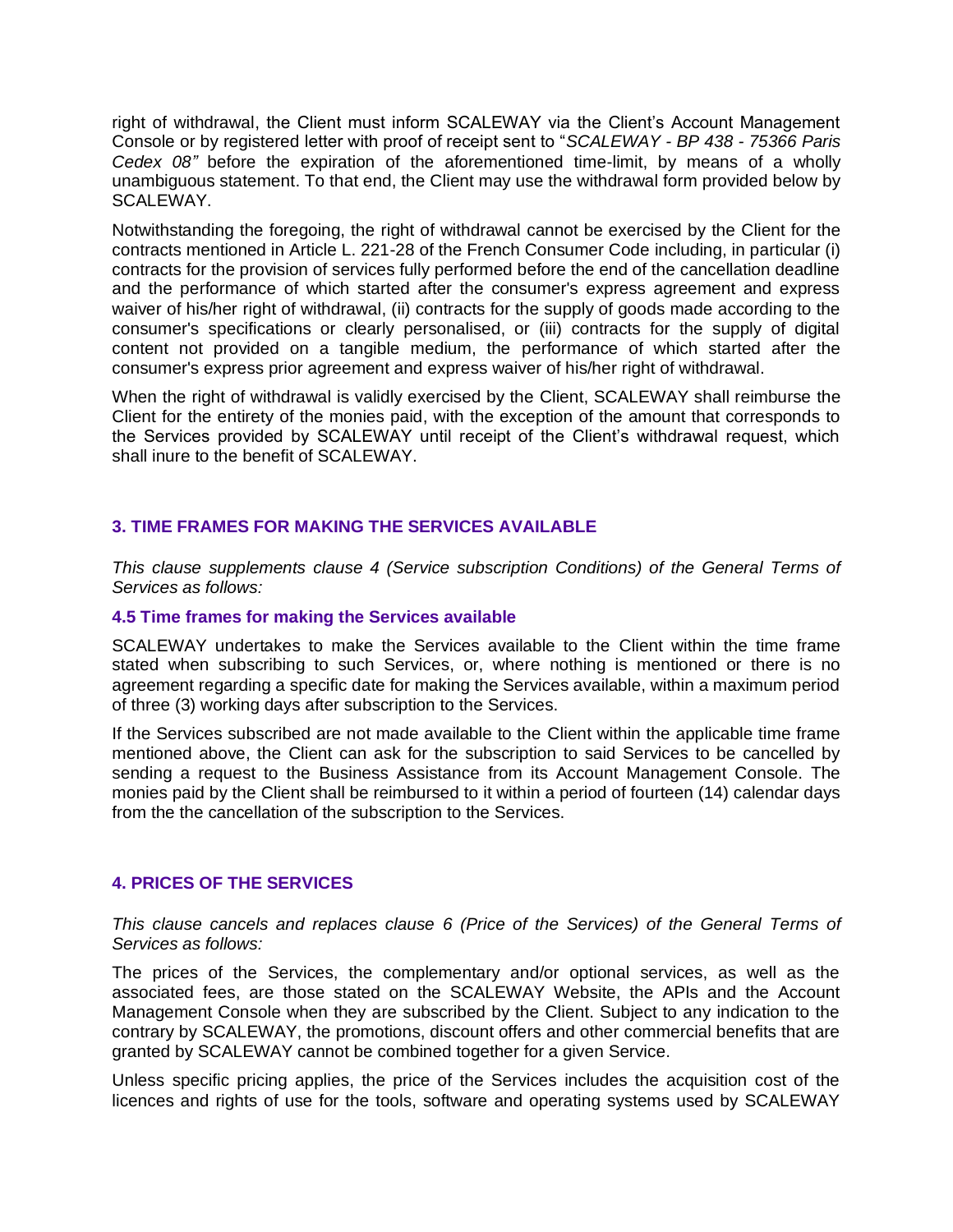and/or that may be made available to the Client in connection with the Services. It is the Client's responsibility to acquire and pay for all licences, rights or copyrights that are necessary for the exploitation of the Content that it uses in connection with the Services. The terms of calculation of the prices of the Services and the work units are defined on the SCALEWAY Website and, as the case may be, in the applicable Specific Terms. Each work unit started will be invoiced and due in full. It is the Client's responsibility to familiarise itself with the work unit concerned before placing an order. Certain Services give rise to additional installation or roll-out fees, which are stated on the SCALEWAY Website.

As SCALEWAY's Services are normally intended for professionals, such prices are expressed in euros exclusive of taxes and are net of all duties, taxes or charges, which will remain the Client's exclusive responsibility. SCALEWAY reserves the right to pass on, without delay, all new applicable taxes or charges, as well as all increases in the rates of the taxes that already exist.

The prices stated on the SCALEWAY Website may be modified at any time, without notice, and are immediately applicable to all new Service subscriptions.

The prices that are applicable to the Services subscribed by the Client can be modified by SCALEWAY at any time and as of right, provided that the Client is informed thereof by email at least thirty (30) calendar days before the entry into force of the price modification, in accordance with Article 13 of these Terms. If the Client does not cancel the Services concerned by the price modification within said time-limit of thirty (30) calendar days, the Client will be deemed to have accepted the new prices of the Services.

## **5. MEANS AND CONDITIONS OF PAYMENT**

*Notwithstanding clause 7.2.1 (Means and conditions of payment) of the General Terms of Services, no offsetting or deduction of sums is allowed.*

#### **6. LATE PAYMENT OR FAILURE TO PAY**

*This clause cancels and replaces clause 7.2.2 (Late payment or failure to pay) of the General Terms of Services as follows:*

Any late payment, non-payment or partial payment shall entail the immediate application of late payment interest at a rate equal to three (3) times the French statutory interest rate in force on the date on which the sums were payable.

# **7. CHANGES TO THE SERVICES**

*This clause cancels and replaces clause 13 (Changes to the Services) of the General Terms of Services as follows:*

The Services, and the applicable pricing and conditions are liable to be modified over the course of the performance of the Contract, which the Client acknowledges and accepts.

Where such modifications are substantive and could be detrimental to the Client, the Client (i) will be informed thereof, by any means, one (1) month before the entry into effect of the planned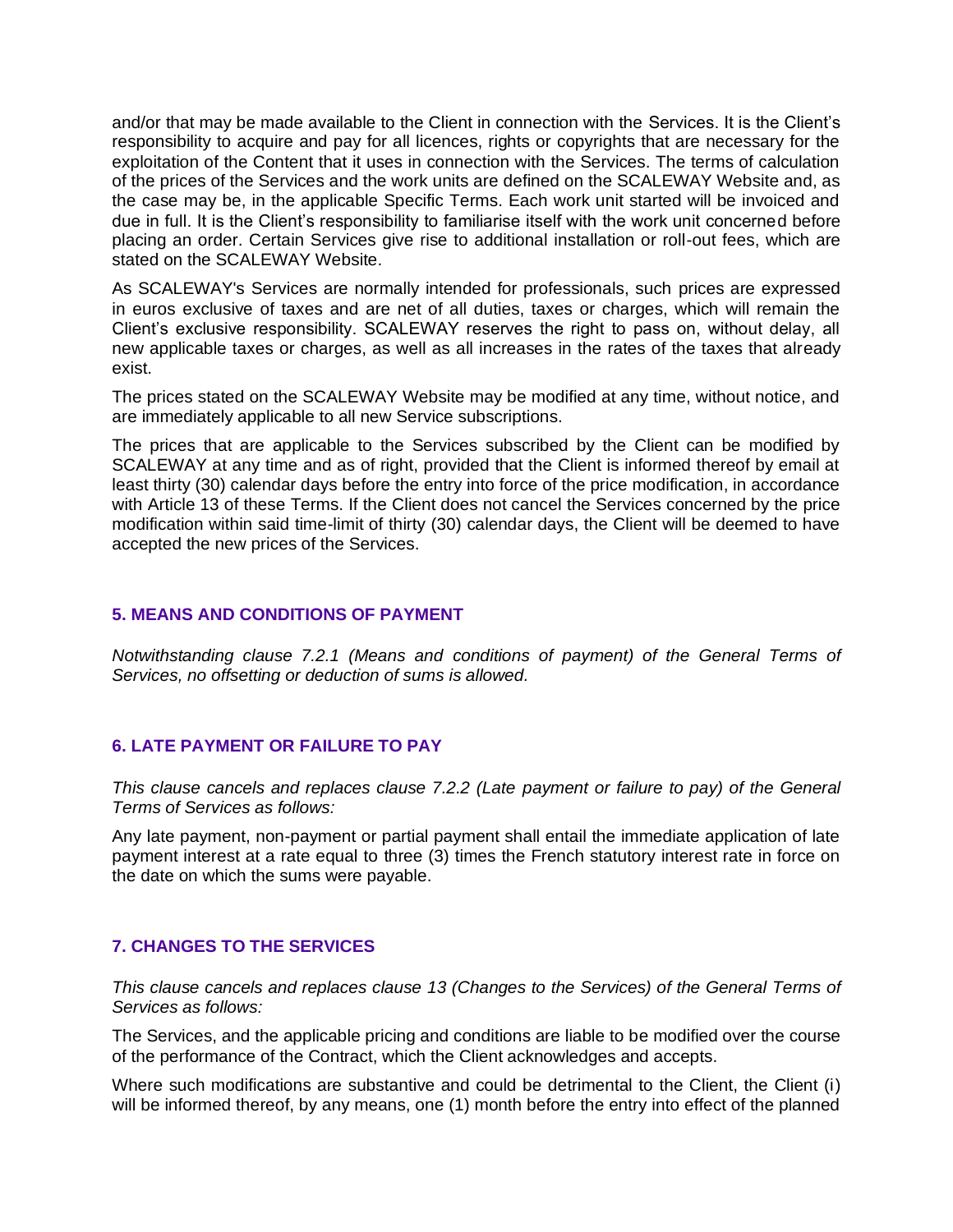modification and (ii) can cancel the affected Service, without the right to compensation, under the conditions provided for in Article 12.1 of these General Terms, at the latest within four (4) months of the modification being notified. Where there is a lock-in period, the monthly subscription payments that remain due until the expiration of the lock-in period will not be demanded by SCALEWAY.

Should the Client not terminate within a period of four (4) months of the notification of the modification, the Client shall be deemed to have accepted the modification.

In all cases, the Client acknowledges that it accepts, without compensation or the right to termination, the modifications and/or amendments to the provisions of the Contract and the Services, where they are the result of a requirement imposed by a legal, regulatory, judicial or administrative authority.

## **8. ELECTION OF ADDRESS FOR SERVICE**

*This clause cancels and replaces clause 19.6 (Election of address for Service) of the General Terms of Services as follows:*

Each Party to the Contract elects their address for service as follows: (i) for SCALEWAY: at the address of its registered office, and (ii) for the Client: at its main home address, as detailed in its client account.

## **9. AGREEMENT ON PROOF**

*Clause 19.7 (Agreement on proof) of the General Terms of Services is not applicable.*

#### **10. GOVERNING LAW – SETTLEMENT OF DISPUTES**

*This clause cancels and replaces clause 20 (Governing law – Settlement of disputes) of the General Terms of Services as follows:*

The Parties agree that the language of the Contract is French. However, for the proper understanding of the Client, an English-language translation is available on the SCALEWAY Website. In all cases, solely the French-language version of the Contract is authentic and authoritative with regard to the Parties.

The Contract is governed by French law. Said law applies to both the substantive and formal aspects of the Contract.

In the event of a complaint by the Client, the Client can contact SCALEWAY's Technical Assistance via its Account Management Console. However, if the Client is not satisfied with the response given by the Technical Assistance, the Client can contact SCALEWAY's Consumer Department by sending a registered letter, with acknowledgement of receipt, to the address "*SCALEWAY - Service Consommateur – BP 438 - 75366 Paris Cedex 08, France"*. The Client's request will be analysed within a period of thirty (30) working days from the date of receipt of its complaint.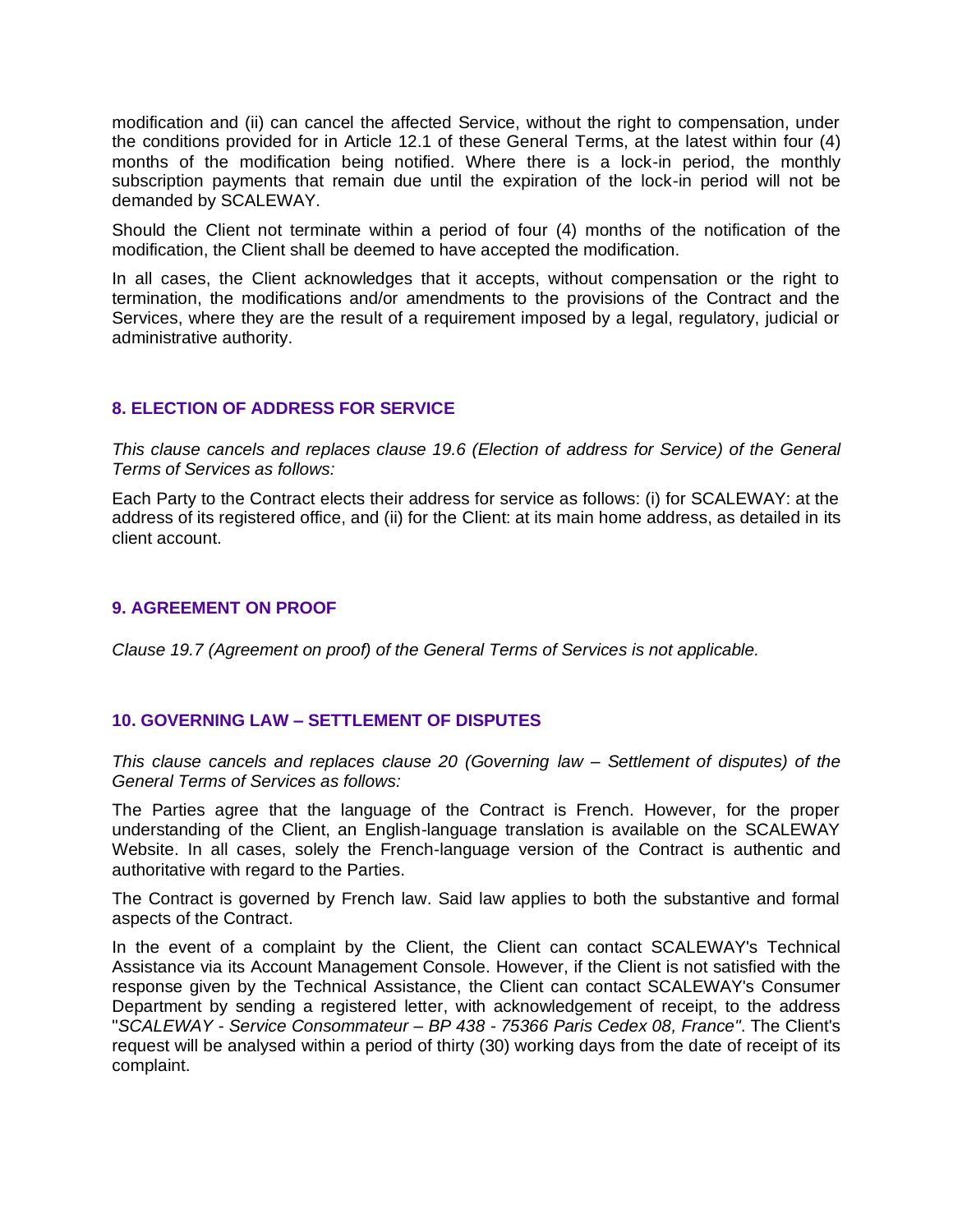The Client can register for free on a list objecting to unsolicited phone calls from third party companies at www.bloctel.gouv.fr.

For any dispute with consumer Clients, the legal rules on jurisdiction shall apply.